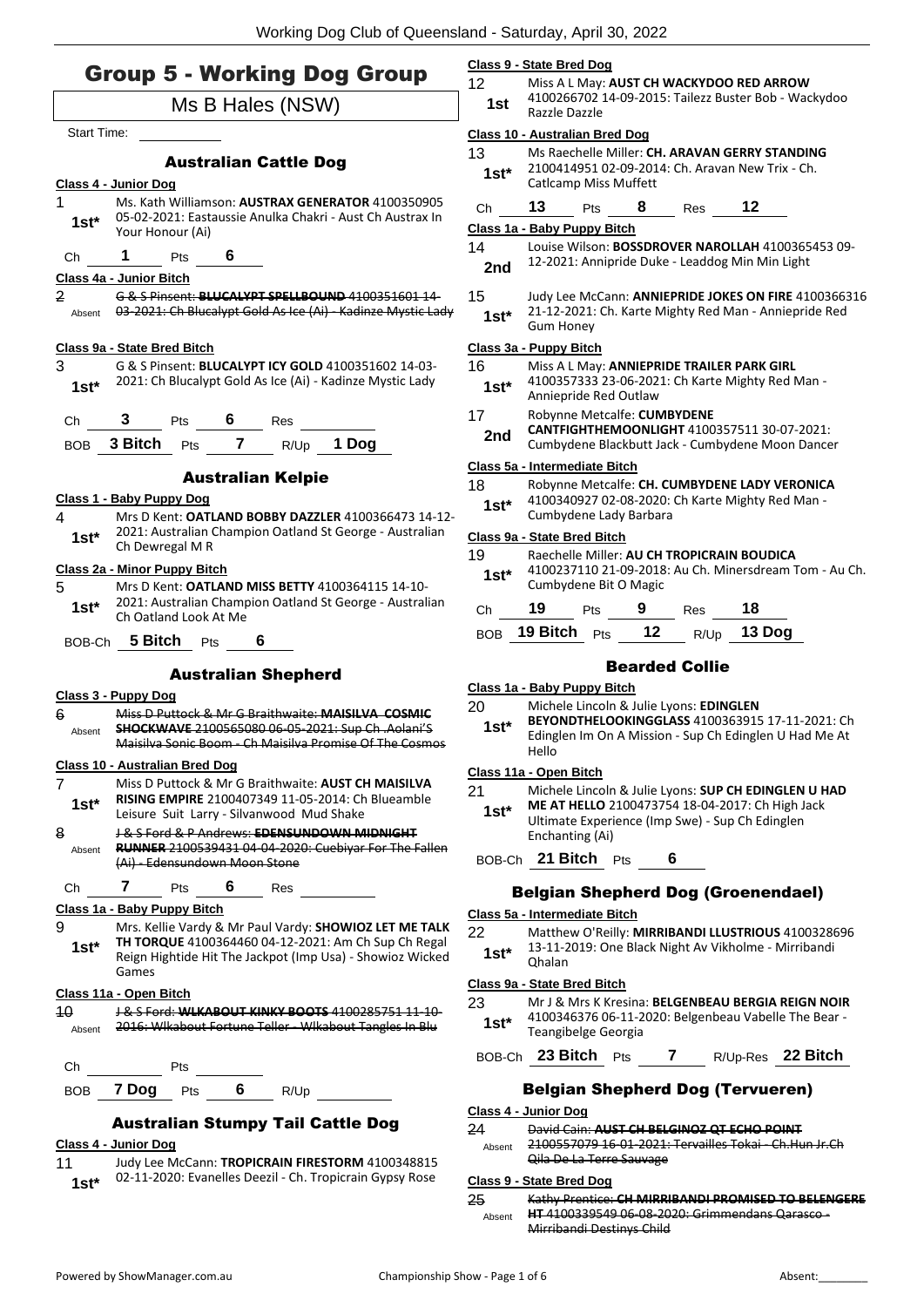| BOB-Ch      |                                          | Pts                                             | R/Up-Res             |                                                                                                             |
|-------------|------------------------------------------|-------------------------------------------------|----------------------|-------------------------------------------------------------------------------------------------------------|
|             | Class 18 - Neuter Dog                    |                                                 |                      |                                                                                                             |
| 26          |                                          |                                                 |                      | Matthew O'Reilly: GR. CH. MIRRIBANDI LUXEM ET WPD                                                           |
| 1st*        | Ice Ice Baby                             |                                                 |                      | 4100234160 15-10-2013: Mirribandi Voltairre - Mirribandi                                                    |
| <b>BNOB</b> | 26 Dog                                   | <b>Pts</b>                                      | 6 —<br>R/Up-Res      |                                                                                                             |
|             |                                          |                                                 | <b>Border Collie</b> |                                                                                                             |
|             | Class 3 - Puppy Dog                      |                                                 |                      |                                                                                                             |
| 27<br>1st   |                                          | Trucharm Presidential Affair                    |                      | J McCann & K Leslie: TRUCHARM MAN OF MYSTERY<br>4100358518 21-07-2021: Trucharm Angel In Disguise - Ch      |
|             | Class 4 - Junior Dog                     |                                                 |                      |                                                                                                             |
| 28          |                                          |                                                 |                      | Deborah Duckworth & K&J Valk: KHAYOZ SON OF A                                                               |
| 2nd         |                                          | Killing Me Softly - Ch Khayoz Lock Up Ya Sons   |                      | PREACHER MAN 3100419248 08-11-2020: Ch Tullacrest                                                           |
| 29          |                                          |                                                 |                      | T Bailey: TEHYA DEFINITELY MAYBE 9100012446 14-11-<br>2020: Ch Tullaview Turn Me Loose - Ch Tehya Call Me   |
| 1st*        | Maybe                                    |                                                 |                      |                                                                                                             |
|             | Class 10 - Australian Bred Dog           |                                                 |                      |                                                                                                             |
| 30          |                                          |                                                 |                      | Ms S. A. Smith: CELTIC HEART STIRLING 4100319403 11-04-                                                     |
| 1st         | World (Ai) Ht                            |                                                 |                      | 2019: Supch Neecabe On Demand Pt - Ch Kerensa Its A Wild                                                    |
|             |                                          |                                                 |                      |                                                                                                             |
| 31          | Class 11 - Open Dog                      |                                                 |                      | Ms S. A. Smith: SUPREME CH. NEECABE ON DEMAND PT.                                                           |
| 2nd         |                                          |                                                 |                      | 2100417708 29-10-2014: Supch Nahrof Enough Said Et - Ch                                                     |
|             | Neecabe Sierra Madre                     |                                                 |                      |                                                                                                             |
| 32          |                                          |                                                 |                      | R.F. & J.G.McKiernan: CH.CANNYBEN LOCKED N LOADED                                                           |
| 1st*        |                                          | - Ch Classicyds Come In Spinner                 |                      | 4100285503 21-12-2016: Ch Khayoz Locked Out Of Heaven                                                       |
| Сh          | 32<br>Pts                                | 11                                              | Restantial           | 29                                                                                                          |
|             | Class 1a - Baby Puppy Bitch              |                                                 |                      |                                                                                                             |
| 33          |                                          |                                                 |                      | J, N & M Attridge: CLASSICYDS U KNOW U WANT ME                                                              |
| $1st*$      |                                          | (Ai) - Ch. Wynnlake Its My Round                |                      | 4100364781 06-12-2021: Supreme Ch Bordarita Im So Cool                                                      |
|             | Class 3a - Puppy Bitch                   |                                                 |                      |                                                                                                             |
| 34          |                                          |                                                 |                      | Ms C E Bull: <b>IONABORDA A STAR IS BORN</b> 4100354714 22-                                                 |
| 2nd         |                                          | Adream Within Adream (Ai)                       |                      | 05-2021: Ch Wynnlake Whip It Good - Ch Ionaborda                                                            |
| 35          |                                          |                                                 |                      | Stuart & Kylie & Georgia Leslie: TRUCHARM NY STATE OF                                                       |
| 1st*        |                                          |                                                 |                      | MIND 4100358511 23-07-2021: Trucharm Angel In Disguise                                                      |
|             |                                          | - Grand Ch Trucharm State Of Affairs Ai         |                      |                                                                                                             |
|             | Class 9a - State Bred Bitch              |                                                 |                      |                                                                                                             |
| 36          |                                          |                                                 |                      | Ms S. A. Smith: CELTIC HEART QUEEN SCATHACH                                                                 |
| $1st*$      | Celtic Heart Boudicca                    |                                                 |                      | 4100347017 27-11-2020: Neecabe Thats What They Say -                                                        |
|             | <b>Class 10a - Australian Bred Bitch</b> |                                                 |                      |                                                                                                             |
| 37          |                                          |                                                 |                      | R & J McKiernan & J & N Attridge: SUPREME CH NAHROF                                                         |
| $1st^*$     |                                          |                                                 |                      | SINGLE SHOT 2100500187 27-05-2018: Ch Cannyben                                                              |
|             |                                          | Locked N Loaded - Ch Nahrof Single Serve Pt. Et |                      |                                                                                                             |
|             | Class 11a - Open Bitch                   |                                                 |                      |                                                                                                             |
| 38          |                                          |                                                 |                      | Stuart & Kylie & Georgia Leslie: GRAND CH TRUCHARM<br>STATE OF AFFAIRS AI 4100251134 26-11-2014: Jule Too's |
| 1st         |                                          |                                                 |                      | Affairs Of The Heart (Usa) - Ch Trucharm Stark Raven Mad                                                    |
| 39          |                                          |                                                 |                      | Ms S. A. Smith: CH CELTIC HEART BOUDICCA 4100319404                                                         |
| 2nd         | A Wild World (Ai) Ht                     |                                                 |                      | 11-04-2019: Supch Neecabe On Demand Pt - Ch Kerensa Its                                                     |
| Ch          | 37                                       | 11<br>Pts                                       | Res                  | 38                                                                                                          |
|             | BOB <b>37 Bitch</b> Pts                  | 17                                              |                      | R/Up 32 Dog                                                                                                 |
|             | Class 18 - Neuter Dog                    |                                                 |                      |                                                                                                             |
| 40          |                                          |                                                 |                      | Mrs C Keen: SIKACALLING A HISTORY OF MAGIK (AI)                                                             |
| $1st*$      |                                          |                                                 |                      | 4100321100 01-05-2019: Ch Trucharm Read Allaboutit Jd                                                       |
|             |                                          | Spd - Ch Trumagik A Scottish Fable              |                      |                                                                                                             |
| <b>BNOB</b> | 40 Dog Pts                               | 6                                               | R/Up-Res             |                                                                                                             |

## **Briard**

|        | <b>Class 5 - Intermediate Dog</b>                                                   |
|--------|-------------------------------------------------------------------------------------|
| 41     | C & A Mitchell: CH CACHAREL READY TO RUMBLE                                         |
| $1st*$ | 4100338146 19-06-2020: Ch O'neills De La Manoliere - Ch<br>Cacharel Now See This Jc |

## Ch **41** Pts **6**

## **Class 4a - Junior Bitch**

| 42 | Ms K Noble: CACHAREL SERONDIPIDTI 4100353385 08-04- |
|----|-----------------------------------------------------|
|    |                                                     |

2021: Ch O'neills De La Manoliere (Imp France) - Ch **1st\*** 2021: Ch O'neills De La Manolie<br>Narbrisse Miss Congeniality Ht

## **Class 9a - State Bred Bitch**

| 43     | C & A Mitchell: CACHAREL SYNCRONISITI 4100353380 08-   |
|--------|--------------------------------------------------------|
| $1st*$ | 04-2021: Ch O'neills De La Manoliere (Imp France) - Ch |
|        | Narbrisse Miss Congeniality Ht                         |

| ~<br>ı | $-$ | __ |  |
|--------|-----|----|--|
|        |     |    |  |

| <b>BOB</b> | 41 Dog | <b>Pts</b> |  | $R/Up$ 42 Bitch |
|------------|--------|------------|--|-----------------|
|            |        |            |  |                 |

## Collie (Rough)

## **Class 1 - Baby Puppy Dog**

- 44 RE & CJ Armatys: **LEXWOOD TAKE A CHANCE ON ME**
	- 4100365870 08-01-2022: Mazarelli Torque N An Kissn -
	- **1st**\* 4100365870 08-01-2022: Maxarelli Painted With Love

## **Class 2 - Minor Puppy Dog**

- 45 RE & CJ Armatys: **LEXWOOD BLOOD DIAMOND**
	- 4100363238 21-10-2021: Australian Champion Mazarelli Midnight Cowboy - Australian Grand Champion Keamaree Sky With Diamonds **1st\***

## **Class 4 - Junior Dog**

| 46 | Miss B A Lines: CLIFFGLYNN WEARING WAR PAINT |
|----|----------------------------------------------|
|----|----------------------------------------------|

- 2100552106 03-11-2020: Ch Cathgarry Thunderstruck 1st\* 2100552106 03-11-2020: Chiffglynn Started With A Kiss
- 47 Miss E. Gill: **HIGHCLERE ALL OVA BOSSANOVA** 4100352604 06-04-2021: Ch. Mohanaca Rock This Town - Highclere **2nd** <sup>00-04-2021</sup>

## **Class 5 - Intermediate Dog**

| 48     | Ms M L Clarke: CH MAZARELLI MIDNIGHT COWBOY     |
|--------|-------------------------------------------------|
| Absent | 4100339381 01-07-2020: Sup. Ch Keamaree Painted |
|        | Cowboy - Burdekin Believe Love Is Magic         |

## **Class 11 - Open Dog**

- 49 RE & CJ Armatys: **AUST CH LEXWOOD THE LAST ARROW** 4100308091 03-07-2018: Ch Swinbrad Secret Weapon - Ch 1st\* 4100308091 03-07-2018: Ch St\* Keamaree Sky With Diamonds
- Ch **46** Pts **9** Res **47**

## **Class 5a - Intermediate Bitch**

- 50 Ms C Kemp: **CH HIGHCLERE LOVE STORY AT FAIRENVY**
	- 4100334226 16-02-2020: Ch Mohanaca Rock This Town Nz **1st** <sup>410033422b 16-02-2020: Ch Monanaca Rock This Tow<br>Ch Ch Neuter Ch Lochburn Fudge I'm Gorjus (Imp Nz)</sup>

## **Class 10a - Australian Bred Bitch**

- 51 Miss N Rizzo: **AUST CH.SANDICOURT DON'T U LOVER** 
	- **MADLY** 4100290377 02-05-2017: Ch Mohanaca Rock This **1st\* 1988** Town - Alistone Catch The Lightening

## **Class 11a - Open Bitch**

52 K Wright: **CH.CATHKIN MY EYES ADORE YOU** 2100482442 10-07-2017: Ch Cathkin Im A Rich Man - Cathkin Cause U Make Me Smile Absent

| Ch | 50             | <b>Pts</b> | Res | - 51                         |
|----|----------------|------------|-----|------------------------------|
|    | BOB 46 Dog Pts |            |     | <b>11</b> R/Up <b>47 Dog</b> |

## **Class 18a - Neuter Bitch**

53 Ms C Kemp: **AUST & NZ CH NEUTER CH.LOCHBURN FUDGE I'M GORJUS (IMP NZ)** 00042-2014 19-09-2013: Nz Ch Lochburn Back On Track - Nz Ch Fairenvy Shake N Rattle **1st\***

BNOB **53 Bitch** Pts **6** R/Up-Res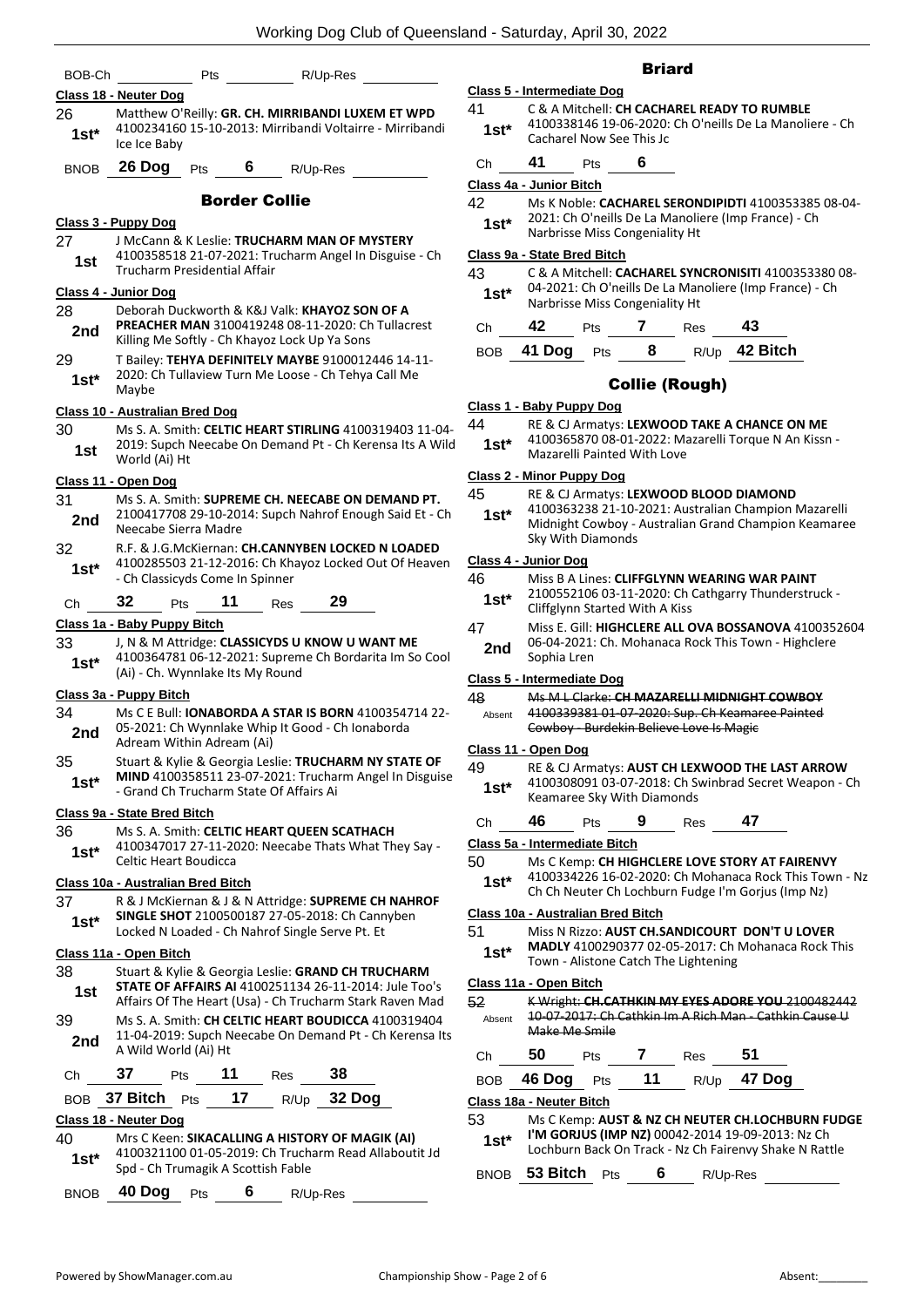|               | <b>Finnish Lapphund</b><br>Class 4a - Junior Bitch                                                                   | <u> Class 4 - Junio</u><br>65 | Allisc                  |
|---------------|----------------------------------------------------------------------------------------------------------------------|-------------------------------|-------------------------|
| 54            | Mrs J Gill & Mrs R Seare: THELDAROY EVERY LAP A LEGEND                                                               | 2nd                           | $01 - 20$               |
| Absent        | (AI) 4100347505 13-12-2020: Fin Ch Taplatassu Lapin                                                                  |                               | Cloud<br>Ms. k          |
|               | Koutsa - Ch Theldaroy Very Dynamic                                                                                   | 66<br>$1st*$                  | ON <sub>4</sub>         |
| BOB-Ch        | Pts                                                                                                                  |                               | Kilwa                   |
|               | <b>German Shepherd Dog</b>                                                                                           | Class 5 - Intern              |                         |
|               | <u> Class 3 - Puppy Dog</u>                                                                                          | 67                            | <b>SHAF</b><br>2100     |
| 55            | Mrs. D O'keefe: DEBBAR QUALL 4100354391 09-05-2021:                                                                  | 1st                           | Ch M                    |
| $1st*$        | *Chili Della Valcuvia - *Debbar Isabella 'A"Z'                                                                       | 68<br>Absent                  | K Wr<br>$07 - 0$        |
|               | Class 11 - Open Dog                                                                                                  |                               | Arius                   |
| 56<br>Absent  | Matt Rosam: HAVELOC MIDNIGHT XPRESS 4100308052 12<br>07-2018: Havloc Bryx - Havloc Ziska Cd                          | Class 10 - Aust               |                         |
|               |                                                                                                                      | 69                            | Ms L<br><b>EDITI</b>    |
| Ch            | 55 —<br>6 Res<br><b>Pts</b>                                                                                          | 1st                           | Aust                    |
|               | Class 5a - Intermediate Bitch                                                                                        |                               | Cheri                   |
| 57            | Nicole Hammond: AUST. CH. KARHAM HERE WE GO AGAIN                                                                    | Class 11 - Oper               |                         |
| $1st^*$       | HIT ET 'A"Z' 4100320686 07-05-2019: Kantenna Alejandro<br>Az Bsc - Aust. Supreme Ch. Karham Know It All Ht 'A"z' Bsc | 70                            | Mr I<br>5100            |
|               | Class 11a - Open Bitch                                                                                               | 1st*                          | Shels                   |
| 58            | Mrs. D O'keefe: *DEBBAR ISABELLA 'A"Z' 4100298742 02-                                                                | Ch                            | 70                      |
| Absent        | 11-2017: Ch. Castastar Eragon - Debbar Dj Vu                                                                         | <u> Class 1a - Baby</u>       |                         |
|               |                                                                                                                      | 71                            | <b>KWr</b>              |
| Ch            | 57<br>6<br><b>Pts</b><br>Res                                                                                         | Absent                        | $05-1.$<br><b>Forge</b> |
|               | 7 R/Up 55 Dog<br>BOB 57 Bitch Pts                                                                                    | <u> Class 2a - Minc</u>       |                         |
|               | <b>German Shepherd Dog (Long Stock Coat)</b>                                                                         | 72                            | Vero                    |
|               | Class 3 - Puppy Dog                                                                                                  | $1st^*$                       | $10 - 20$               |
| 59            | Mrs. D O'keefe: DEBBAR QUACKER 4100354394 09-05-                                                                     | 73                            | Miss                    |
| 1st           | 2021: * Chili Della Valcuvia - * Debbar Isabella 'A"Z'                                                               | 2nd                           | $15 - 10$               |
|               |                                                                                                                      |                               | India                   |
| Ch            | 59<br>6<br>Pts                                                                                                       | Class 5a - Inter              |                         |
|               | Class 3a - Puppy Bitch                                                                                               | 74                            | Vero<br>$31 - 0.2$      |
| 60<br>$1st^*$ | CATHERINE WALKER: TOLLERHUND MOLLY WEASLEY<br>3100433173 21-06-2021: Eroica Ice Ice Baby - Grundelhardt              | $1st^*$                       | Miss                    |
|               | Per Sempre<br>Class 9a - State Bred Bitch                                                                            | <u> Class 10a - Aus</u><br>75 | Ms. E                   |
| 61            | Nicole Hammond: AUST. CH. KARHAM FULL OF BEANS (AI)                                                                  | $1st^*$                       | 4100                    |
| $1st^*$       | <b>HIT 'A''Z'</b> 4100323728 23-06-2019: Aust. Ch. *Shernaa                                                          |                               | Now                     |
|               | Pakros Ht (Imp Uk) A Ed H-Neg Ipo2 - Aust. Ch. Cossavane<br>Touch Of Magic Ht 'A"z' Bsc                              | <u> Class 11a - Ope</u>       |                         |
|               | Pts 7 Res<br>60<br>61                                                                                                | 76                            | MR T<br>4100            |
| Ch            |                                                                                                                      | 2nd                           | Shela                   |
| BOB           | 61 Bitch Pts 8 R/Up 60 Bitch                                                                                         | 77                            | Sharr                   |
|               | <b>Puli</b>                                                                                                          | 1st                           | (IMP<br>Afric           |
|               | Class 11 - Open Dog                                                                                                  |                               | Hi'S (                  |
| 62            | M & K Stone, S Huebner, P Kelly: SUPREME CH                                                                          | Ch                            | 74                      |
| $1st^*$       | CORDMAKER GIRO GIRO TONDO (A.I) 6100101872 22-10-<br>2016: Am Gr Ch SI Cordmaker Rumpus Bumpus - Supreme             | BOB 74 Bi                     |                         |
|               | Ch Cordmaker Mellow Yellow                                                                                           | Class 18a - Neu               |                         |
| Ch            | 62<br>6<br>Pts                                                                                                       | 78                            | Allisc                  |
|               | Class 4a - Junior Bitch                                                                                              | $1st^*$                       | 2100<br>Peeri           |
|               | Mr R Valore: CH RUSTUFARION FIREFLY LANTERN                                                                          |                               |                         |
|               |                                                                                                                      | BNOB                          |                         |
| $1st^*$       | 2100567131 16-03-2021: Sup Ch Rustufarion If You Dont<br>Mind (Ai) - Rustufarion Fire Works (Ai)                     |                               |                         |
| Ch            | 63<br>6<br><b>Pts</b>                                                                                                |                               | 78 E                    |
| 63<br>BOB     | Pts 7 R/Up 63 Bitch<br>62 Dog                                                                                        | Class 5 - Intern<br>79        | Mrs                     |

## Shetland Sheepdog

**Class 2 - Minor Puppy Dog** 64 Veronica Royston: **JUZVEE JUST TRY N CATCH ME** 4100361874 01-10-2021: Gr Ch Sheldan Mile High - Ch Juzvee Just To Cool **1st**

## **Class 4 - Junior Dog**

- on Begnell: **SHARNDAH BURN FOR U** 2100556571 05-021: Sup Ch. Sharndah Th Swanky Yank - Laureate
- dberry Kerry Walls & Mrs Helen Walls: **KILWARRIN PLAYING**
- **ON** 4100353938 23-04-2021: Beauideal Playing It Cool arrin Lady Avalon

## **Class 5 - Intermediate Dog**

- 67 SHARNDAH KNLS: **SHARNDAH POWER OV ONE**
- 0543880 24-07-2020: Sup Ch Sheldon Charlie Brown -**Aackland Wings Ov Change (Imp Zaf)**
- 68 K Wright: **DREAMSCOTS SHINNING ARMOUR** 3100396372
- 7-2019: Ch Rawuch Here Is Toby Ch Tacbrave Velvet

## **Class 10 - Australian Bred Dog**

- Schwier & Miss B A Lines: **SUP CH SHELKEYS LIMITED**
- **EDITION** 5100090262 22-08-2015: Mal Gr Ch Sg Sup Ch Sup Ch Paray Kappa Sigma Imp Usa - Ch Shelkeys rished Dream

## **Class 11 - Open Dog**

| 70 | Mr I R & Mrs C E Spangler: CH SHELSIAN LASSETER |
|----|-------------------------------------------------|
|----|-------------------------------------------------|

- 5100084476 23-10-2014: Sup.Ch Nigma Cadfael Ch sian Beta Believe It
- Ch **70** Pts **11** Res **64**

## **Class 1a - Baby Puppy Bitch**

71 K Wright: **RAWUCH COME DREAM WITH ME** 4100363714 1-2021: Dreamscots Shining Armour - Ch Rawuch otten Dreams

## **Class 2a - Minor Puppy Bitch**

| 72      | Veronica Royston: JUZVEE JUST KISS ME 4100361873 01-      |
|---------|-----------------------------------------------------------|
| $1 - 1$ | 10-2021: Gr Ch Sheldan Mile High - Ch Juzvee Just To Cool |

- 
- B A Lines: **KILCOY FOR A LIMITED TIME** 4100362079 0-2021: Sup Ch Shelkeys Limited Edition - Ch Rimini 2nd <sup>15-10-2</sup><br>Indiana

## **Class 5a - Intermediate Bitch**

74 Veronica Royston: **CH JUZVEE JUST TO COOL** 4100332321 1-2020: Beauideal Cool Moves (Ai) - Ch Louanda Divine

## **Class 10a - Australian Bred Bitch**

## 75 Ms. B Williams: **CH. MAJIKBLU SHES GOT THE LOOK**

1285463 02-01-2017: Lonestar's How Do You Like Me (Imp Usa) - Egeadah Miss Molly

## **Class 11a - Open Bitch**

- 76 MR T N & MRS R G RAY: **CH SHELAMOUR DEAR PRUDENCE** 1346955 19-12-2020: Ch Louanda Frequent Flyer -
- amour Lil Town Flirt **ndah Kennels: CH MACKLAND WINGS OV CHANGE**
- **(IMP STH AFRICA** ZA012712B16 19-07-2016: Aust Ch. Sth
- an Sharndah Encore At Mackland (Imp Aust Ch Leigh-Come Fly With Me To Mackland (Imp Usa)

| $\sim$ | - | $\sim$ | __ |  |
|--------|---|--------|----|--|
|        |   |        |    |  |

| BOB 74 Bitch Pts |  | $R/UD$ 72 Bitch |
|------------------|--|-----------------|
|                  |  |                 |

## **Luter Bitch**

on Begnell: CH. PEERIELEE COLOURS OF THE WIND 2100381106 12-03-2013: Ch. Scotsdream Premonition - **Prielee Just Like Rain** 

**Bitch** Pts **6** R/Up-Res

## Swedish Vallhund

## **Class 5 - Intermediate Dog**

#### 79 Mrs A J & Miss S J Smith: **AUST CH TRENDAM LIKE TOY SOLDIERS** 4100330410 04-12-2019: Gr Ch Vallarity Fox N Sox - Aust Ch Trendam I Luv It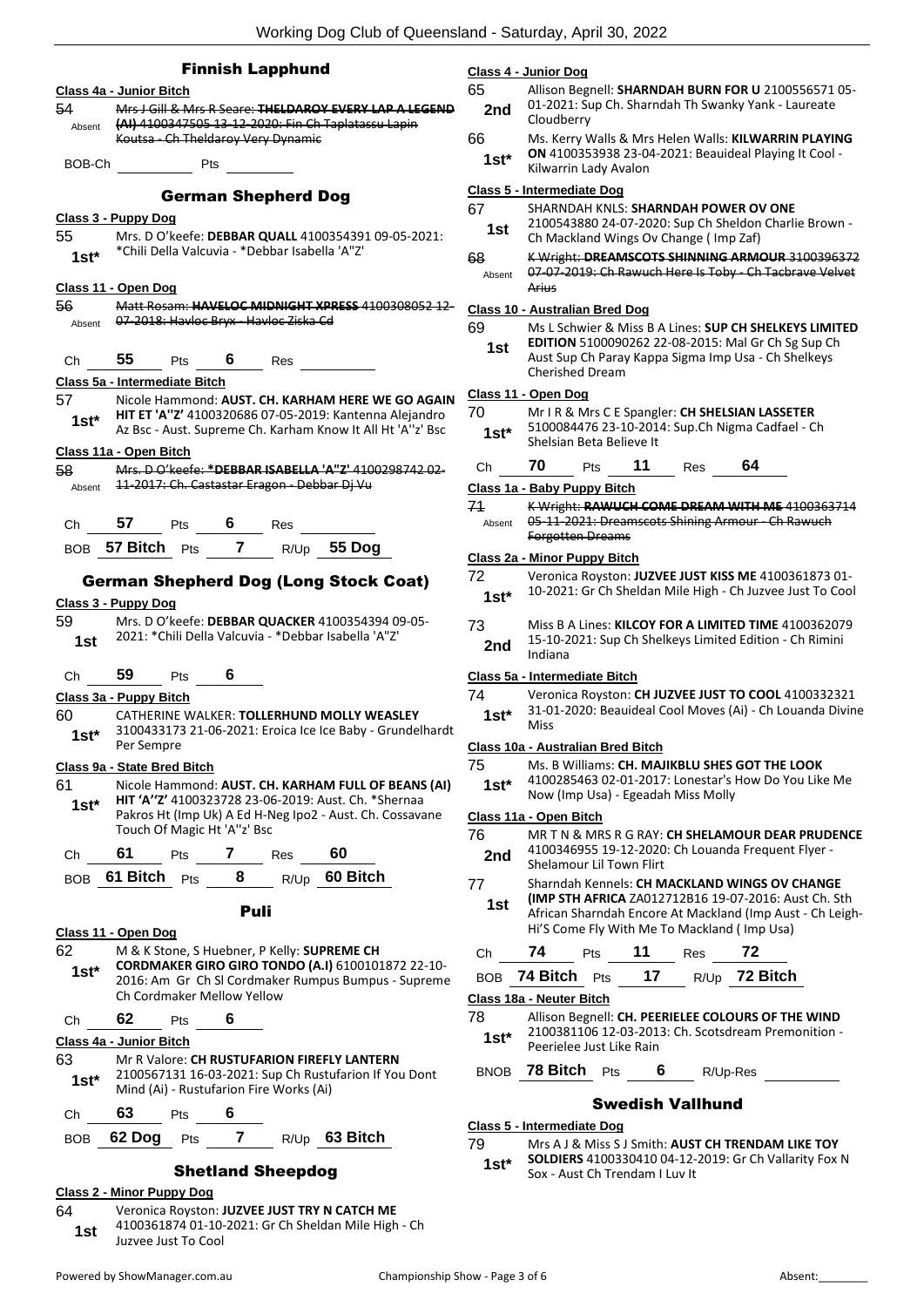|               | <u> Class 11 - Open Dog</u>                                                                                                                                        |  |  |  |  |  |  |
|---------------|--------------------------------------------------------------------------------------------------------------------------------------------------------------------|--|--|--|--|--|--|
| 80<br>1st*    | Kristi Faulkner: CH SNODOGZ TIGER WOLFE 4100321308<br>12-04-2019: Nz.Ch. Barahwolfe Mercury Rising - Ch.<br>Barahwolfe Snowstar Angel                              |  |  |  |  |  |  |
| 81            |                                                                                                                                                                    |  |  |  |  |  |  |
| 2nd           | Mrs A J & Miss S J Smith: TRENDAM SHAKE THAT<br>4100343383 02-08-2020: Sup Ch Trendam Magic Man - Aus<br>Ch Trendam I Liuv It                                      |  |  |  |  |  |  |
| Ch            | 79<br>8 Res<br>80<br><b>Pts</b>                                                                                                                                    |  |  |  |  |  |  |
|               | Class 2a - Minor Puppy Bitch                                                                                                                                       |  |  |  |  |  |  |
| 82<br>$1st^*$ | Kristi Faulkner: BALGRAVIA CHAMPAGNE FLUTE<br>4100363475 25-10-2021: Barahwolfe Capt James T Kirk<br>(Imp Nz) - Ch Snodogz Mosey                                   |  |  |  |  |  |  |
| Ch            | <b>82</b> Pts<br>6                                                                                                                                                 |  |  |  |  |  |  |
| BOB           | 79 Dog Pts<br>$9$ R/Up<br>80 Dog                                                                                                                                   |  |  |  |  |  |  |
|               | <b>Welsh Corgi (Cardigan)</b>                                                                                                                                      |  |  |  |  |  |  |
|               | <u> Class 1 - Baby Puppy Dog</u>                                                                                                                                   |  |  |  |  |  |  |
| 83<br>$1st^*$ | J McCann & D & T Brady: CORMEAD HOUSE OF TUDOR<br>7100050508 03-12-2021: Gr Ch Kalora U Cant Touch This -<br>Ch Cormead Doluch                                     |  |  |  |  |  |  |
|               | Class 11 - Open Dog                                                                                                                                                |  |  |  |  |  |  |
| 84<br>2nd     | Julene Brady: AUST CH MANDENE THE SIXTH SENSE<br>4100346939 13-11-2020: Aust Ch Dosslynne Man Of<br>Colours - Aust Ch Turid Luna Inthesky Ai                       |  |  |  |  |  |  |
| 85<br>$1st*$  | David & Tania Brady: AUST CH TREHILYN FRONT AND<br>FINISH (AI) 6100090569 08-11-2014: Gr Ch Kardibroke<br>Finishing Line - Trehilyn Divas Wear Diamonds            |  |  |  |  |  |  |
| Ch            | 85<br>7 Res 84<br>Pts                                                                                                                                              |  |  |  |  |  |  |
|               | Class 3a - Puppy Bitch                                                                                                                                             |  |  |  |  |  |  |
| 86<br>$1st*$  | Julene Brady: MANDENE WALKING IN SUNSHINE<br>4100356689 27-06-2021: Aust Ch Mandene Magna Carta -<br>Aust Ch Mandene Riddle Of The Fairies                         |  |  |  |  |  |  |
| Ch            | 86<br>6<br><b>Pts</b>                                                                                                                                              |  |  |  |  |  |  |
| BOB           | 8 R/Up 86 Bitch<br>85 Dog<br><b>Pts</b>                                                                                                                            |  |  |  |  |  |  |
|               | Class 18a - Neuter Bitch                                                                                                                                           |  |  |  |  |  |  |
| 87<br>1st*    | David & Tania Brady: AUST CH KARDIBROKE ARCTIC<br>WINTER 3100358639 24-04-2017: Ch Kardibroke Kwik<br>Silver - Ch Sarasota Any Color Ewe Like                      |  |  |  |  |  |  |
| <b>BNOB</b>   | 87 Bitch<br>6<br>R/Up-Res<br>Pts                                                                                                                                   |  |  |  |  |  |  |
|               | <b>Welsh Corgi (Pembroke)</b>                                                                                                                                      |  |  |  |  |  |  |
|               | Class 11 - Open Dog                                                                                                                                                |  |  |  |  |  |  |
| 88            | DC & J Waugh: CH WAMPHYRI MIDNIGHT MEMORIES<br>4100326344 27-07-2019: Ch Fergwyn Like My Style -<br>Antudor Colorme In Wonderland                                  |  |  |  |  |  |  |
| 89            | Gloria Woodward: CH ABERLEE RIGHT HERE WAITING                                                                                                                     |  |  |  |  |  |  |
| 1st*          | 4100339518 13-07-2020: Ch Merthyr Wanda Long<br>Wait(Imp Nz) - Ch Aberlee Some Say Love                                                                            |  |  |  |  |  |  |
| Сh            | 89<br>7<br>Pts<br>Res                                                                                                                                              |  |  |  |  |  |  |
|               | Class 2a - Minor Puppy Bitch                                                                                                                                       |  |  |  |  |  |  |
| 90<br>1st*    | M.J. BROUGHTON: BECASSMIC LUV AMONG THE RUINS<br>4100360975 11-09-2021: Ch. Aberlee Pushing The Limits<br>(Ai) - Becassmic Kate Hepburn                            |  |  |  |  |  |  |
|               | Class 3a - Puppy Bitch                                                                                                                                             |  |  |  |  |  |  |
| 91            | Gloria Woodward: ABERLEE LOVE MY WAY AI 4100357065                                                                                                                 |  |  |  |  |  |  |
| Absent        | 17 06 2021: Ch Aberlee Over The Limit - Ch Aberlee Best Of<br>My Love                                                                                              |  |  |  |  |  |  |
|               | Class 4a - Junior Bitch                                                                                                                                            |  |  |  |  |  |  |
| 92<br>$1st*$  | GD & SK Kerr: CH KINTZEL THERES NO LOOKING BACK NBT<br>3100427065 24-02-2021: Ch Anbenly Ace Of Spades -<br>Kintzel Bound For Glory                                |  |  |  |  |  |  |
|               | Class 5a - Intermediate Bitch                                                                                                                                      |  |  |  |  |  |  |
| 93<br>1st*    | J McCann & J Burgess: CH BRECONMOHR HUMMINGBIRDS<br>ROCK AT JOPEARL 4100339402 22-07-2020: Am Gr Ch/Aust<br>Ch Hum'nbird Rock Your Socks (Imp Usa) - Hum'nbird Sua |  |  |  |  |  |  |
|               | Mah Luck Be Our Lady (Imp Usa)                                                                                                                                     |  |  |  |  |  |  |

**Class 9a - State Bred Bitch**

94 Sheree Kilby: **ABERLEE REIGN OF LOVE** 4100344751 02-10- Absent 2020: Ch Aberlee Stuck On You - Ch Aberlee Bubbling Sugar

#### **Class 10a - Australian Bred Bitch**

| 95     | Gloria Woodward: CH ABERLEE ANGELS N DREAMS AI        |
|--------|-------------------------------------------------------|
| $1st*$ | 4100342703 06-09-2020: Ch Aberlee Over The Limit - Ch |
|        | Aberlee Angels N Halos                                |

| Ch 93 | <b>Pts</b> | - 9 | Res $95$ |                                 |
|-------|------------|-----|----------|---------------------------------|
|       |            |     |          | BOB 89 Dog Pts 11 R/Up 93 Bitch |

## White Swiss Shepherd Dog

## **Class 5 - Intermediate Dog**

| 96     | Miss C Fisher & Miss A Kasbarian: CH KASSREIGN A SONG  |
|--------|--------------------------------------------------------|
| $1st*$ | OF ICE N FIRE 2100548174 19-09-2020: Ch Eishund Man On |
|        | Fire - Ch Soverenpark Blonde Bombshell                 |

| Ch | 96 | Pts | 6 |
|----|----|-----|---|
|----|----|-----|---|

#### **Class 1a - Baby Puppy Bitch**

| 97     | Alicia Kasbarian, Jessica Chard: KASSREIGN STARRY NIGHT |
|--------|---------------------------------------------------------|
| $1st*$ | 2100577047 27-11-2021: Ch. Eishund Man On Fire -        |
|        | Kassreign Armed N Dangerous                             |

## **Class 4a - Junior Bitch**

98 Rashelle Smidt & Theresa Grace: **WOLFONYX ECLIPSE** Absent 4100348678 16-12-2020: Ch.Eishund Man On The Prowl-Ch.Eishund Devil Of Seduction

## **Class 10a - Australian Bred Bitch**

| Christine Keen: CH. EISHUND THE DARK BLONDE |
|---------------------------------------------|
|                                             |

2100518185 18-04-2019: Ch Soverenpark Fleetwood Mac - **1st** 2100518185 18-04-2019: Ch Soverenp<br>**1st Ch Andesyn In For A Penny Ai Rn Et** 

#### **Class 11a - Open Bitch**

| 400<br>Absent |        |     | Fantasy Od Bijelih Andela |                  | Breeze Hunter: CH.SOVERENPARK JETAIME 3100389229<br>08-02-2019: Ch Soverenpark Charming Casanova - Ch |  |
|---------------|--------|-----|---------------------------|------------------|-------------------------------------------------------------------------------------------------------|--|
| Сh            | gg     | Pts |                           | Res              |                                                                                                       |  |
| ROB           | 96 Doq | Pts |                           | R/U <sub>p</sub> | 99 Bitch                                                                                              |  |

## Old English Sheepdog

## **Class 2 - Minor Puppy Dog**

| 101    | P&L Finlayson/A Cassidy/ N Jardine: OTTABA NO                          |
|--------|------------------------------------------------------------------------|
| $1st*$ | <b>ORDINARY SUPER HERO 4100361539 22-09-2021:</b>                      |
|        | Chtootone Anything But Ordinary - Ch Ottaba Ewemai<br>Think Ima Dreama |

## **Class 4 - Junior Dog**

| 102   | Mrs A Cassidy: CH OTTABA RIGHT ON QUEWE 4100349839      |
|-------|---------------------------------------------------------|
| $1c+$ | 04-02-2021: Amchcanchgrch Raffles Ewe Sir Friendly (Imp |

**1st**\* U4-02-2021: Amchicanchgren Rames Ewe Sir I<br>Can) - Ch Ottaba Ewemay Think Ima Dreama

## **Class 9 - State Bred Dog**

- 103 Mrs. Maria Zekic: **CH HAIRBEAR HOT N SPICY HT**
	- 4100318760 03-03-2019: Ottaba Sargent Peppers Ch 1st 4100318760 03-03-2019: 0<br>Hairbear One Hot Momma

## **Class 10 - Australian Bred Dog**

- 104 Nicole Jardine: **CH TOOTONE ANYTHING BUT ORDINARY** 4100317374 08-02-2019: Ch Perfu Winter Soldier - Ch
	- 1st\* 4100317374 08-02-2019: C<br>Bluefall No Ordinary Girl Ai

## **Class 11 - Open Dog**

| 105    | Ann Cassidy: SUP CH/AM CH WYNSILOT N LARAME COME         |
|--------|----------------------------------------------------------|
| $1st*$ | <b>TOGETHER IMPUSA DN43913203 04-09-2015: Am Grch</b>    |
|        | Wynsilots Pretty Boy Floyd - Indigo Larame Evening Shade |

|                       | . |  |  |
|-----------------------|---|--|--|
| Ch 104 Pts 10 Res 105 |   |  |  |

## **Class 5a - Intermediate Bitch**

| 106    | Mrs. Maria Zekic: HAIRBEAR SHES GOT THE LOOK           |
|--------|--------------------------------------------------------|
| Absent | 4100334194 18-03-2020: Ottaba Gotta Getys Into Milife- |
|        | Ch. Hairbear Hot Tricks                                |

107 Stuart Crichton and Peter Gleeson: **OTTABA EWEVE GOT SPIRIT (A)** 4100344461 21-10-2020: Am. Ch.Can.Ch Grand. Ch. Raffles Ewe Sir Friendly (Imp Can) - Ch.Ottaba Onli Ewe Absent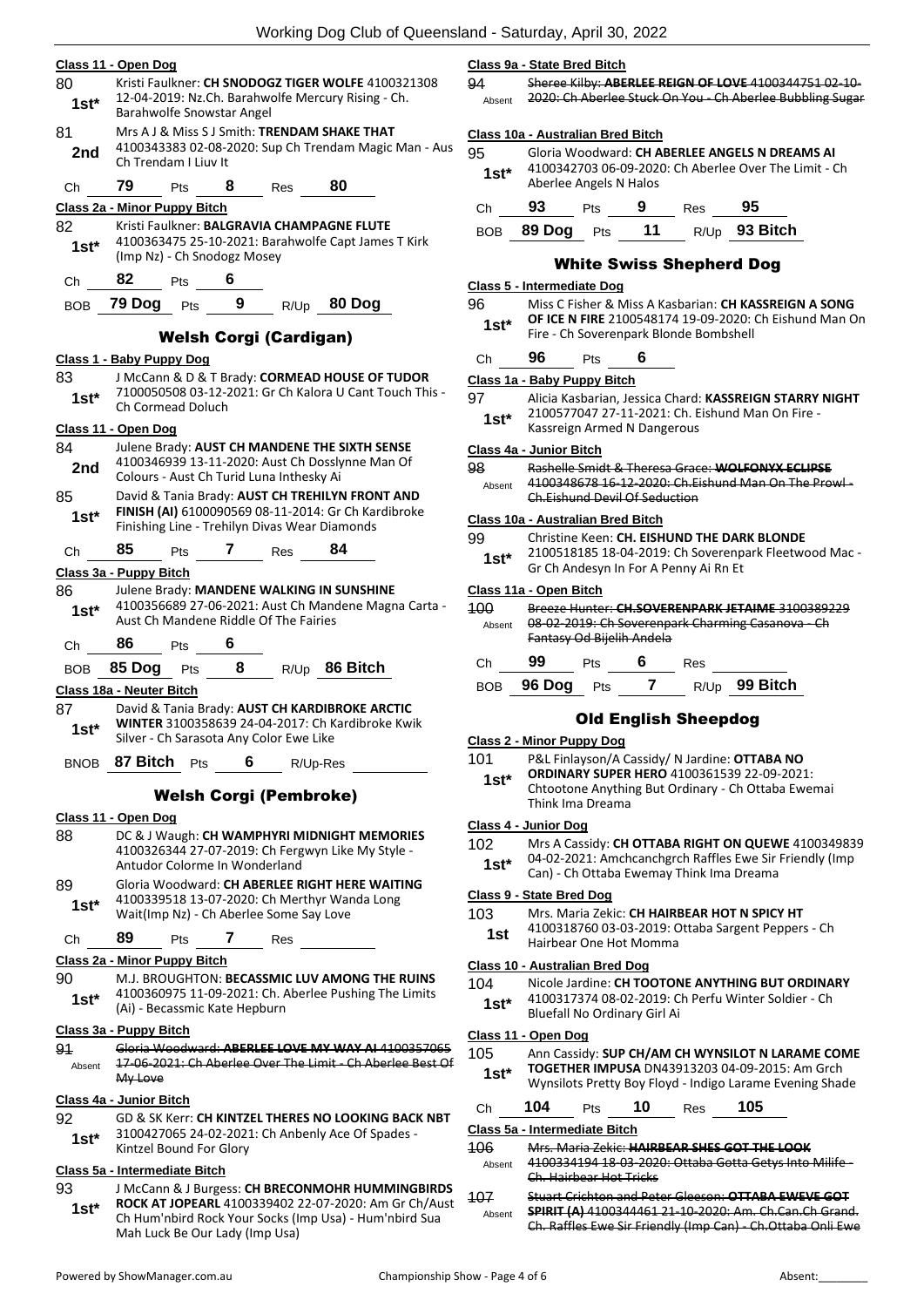## **Class 9a - State Bred Bitch**

108 RW & KL Nelligan & A Cassidy: **OTTABA IN EWER DREAMS** 4100349835 04-02-2021: Am Ch Can Ch Grand Ch Raffles Ewe Sir Friendly (Imp Can) - Ch Ottaba Ewemay Think Ima Dreama **1st\***

## **Class 11a - Open Bitch**

| .   |     | ---------- |                                     |     |                                                    |
|-----|-----|------------|-------------------------------------|-----|----------------------------------------------------|
| 109 |     |            |                                     |     | Mrs A Cassidy: CH WYNSILOT NEVER SAY NEVER AGAIN   |
| 1st |     |            |                                     |     | IMP USA DN52907103 25-01-2018: Ch Wynsilot Hellooo |
|     |     |            | Ladies - Ch Wynsilot Moving Forward |     |                                                    |
| Ch  | 109 | <b>Pts</b> | Res                                 | 108 |                                                    |
|     |     |            |                                     |     |                                                    |

BOB **104 Dog** Pts **12** R/Up **105 Dog**

# Group 5 - Specials

| Best<br>Pts: 25 | 89                | <b>Welsh Corgi (Pembroke)</b><br>Gloria Woodward: Ch Aberlee Right Here Waiting           |
|-----------------|-------------------|-------------------------------------------------------------------------------------------|
| R/Up<br>Pts: 15 | 41                | <b>Briard</b><br>C & A Mitchell: Ch Cacharel Ready To Rumble                              |
| <b>Baby</b>     | 20                | <b>Bearded Collie</b><br>Michele Lincoln & Julie Lyons: Edinglen<br>BeyondTheLookingGlass |
| Minor           | 72                | <b>Shetland Sheepdog</b><br>Veronica Royston: Juzvee Just Kiss Me                         |
| <b>Puppy</b>    | 35                | <b>Border Collie</b><br>Stuart & Kylie & Georgia Leslie: Trucharm NY State Of Mind        |
| <b>Junior</b>   | 63                | Puli<br>Mr R Valore: Ch Rustufarion Firefly Lantern                                       |
| <b>Inter</b>    | 41                | <b>Briard</b><br>C & A Mitchell: Ch Cacharel Ready To Rumble                              |
|                 |                   | German Shepherd Dog (Long                                                                 |
| <b>State Br</b> | 61<br>'A''Z'      | <b>Stock Coat)</b><br>Nicole Hammond: Aust. Ch. Karham Full of Beans (AI) HIT             |
| Aus Br          | 37<br>Single Shot | <b>Border Collie</b><br>R & J McKiernan & J & N Attridge: Supreme CH Nahrof               |
| Open            | 89                | <b>Welsh Corgi (Pembroke)</b><br>Gloria Woodward: Ch Aberlee Right Here Waiting           |
|                 |                   | <b>Neuter</b>                                                                             |
|                 |                   | <b>Belgian Shepherd Dog</b>                                                               |
| Best            | 26                | (Tervueren)                                                                               |

| Matthew O'Reilly: GR. CH. Mirribandi Luxem ET WPD<br>Pts: 10<br>R/Up<br><b>Shetland Sheepdog</b><br>78.<br>Allison Begnell: CH. PEERIELEE COLOURS OF THE WIND | best |
|---------------------------------------------------------------------------------------------------------------------------------------------------------------|------|
|                                                                                                                                                               |      |
|                                                                                                                                                               |      |
|                                                                                                                                                               |      |

Finish Absent **19**